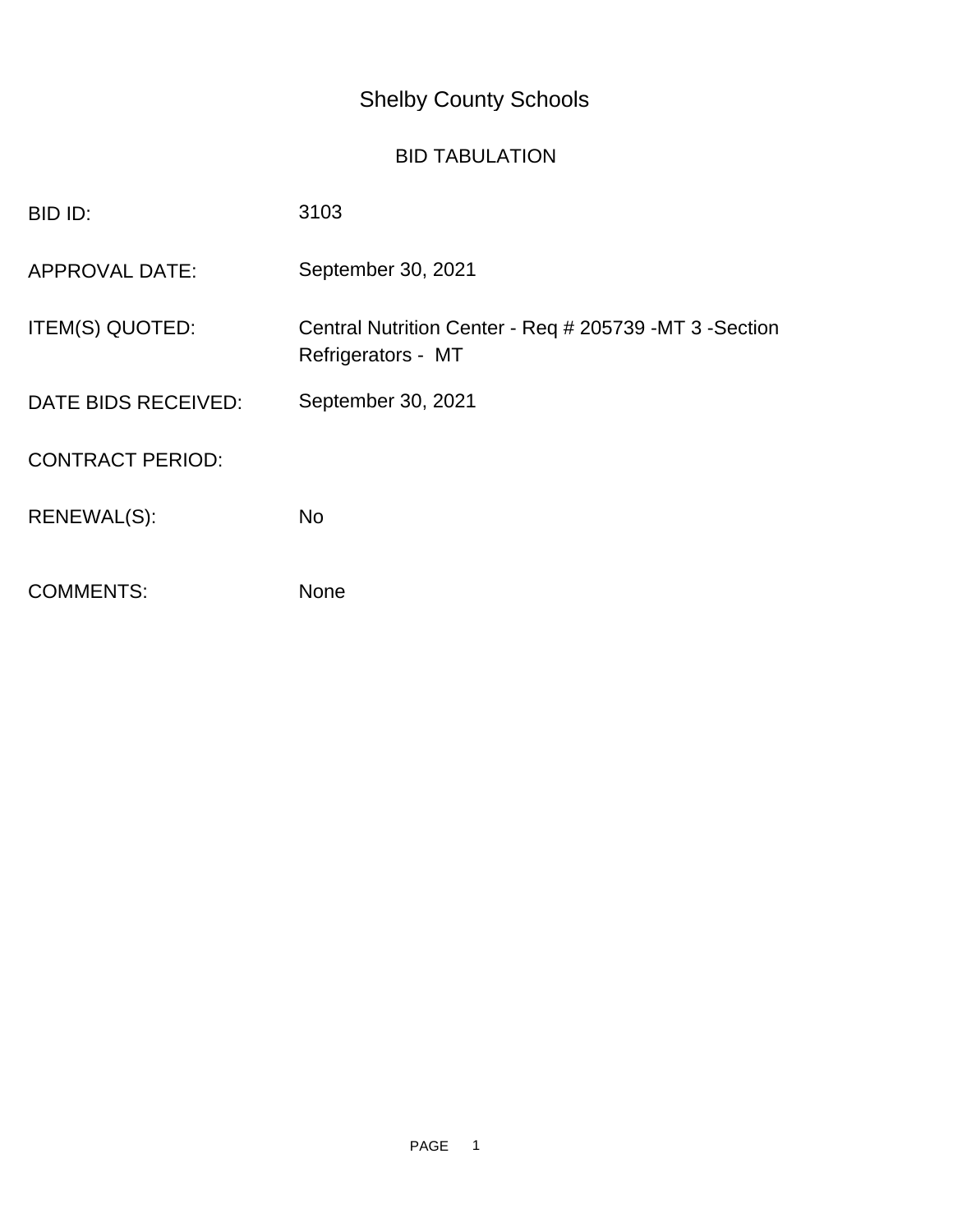## **Vendor Response Terms**

| <b>Vendor Name</b>              | <b>Response Terms</b>                | <b>Response Payment Terms</b> |
|---------------------------------|--------------------------------------|-------------------------------|
| BRIGHTER DAYS AND NITES         | 30 Days                              | <b>Net 15</b>                 |
| Douglas Equipment               |                                      |                               |
| federal equipment dealers, inc. | delivered                            | net upon reciept              |
| HOTEL AND RESTAURANT SUPPLY     |                                      |                               |
| Pueblo Hotel Supply dba Grady's | Please see attached quote for notes. | Net 30 Days                   |

Restaurant & Bar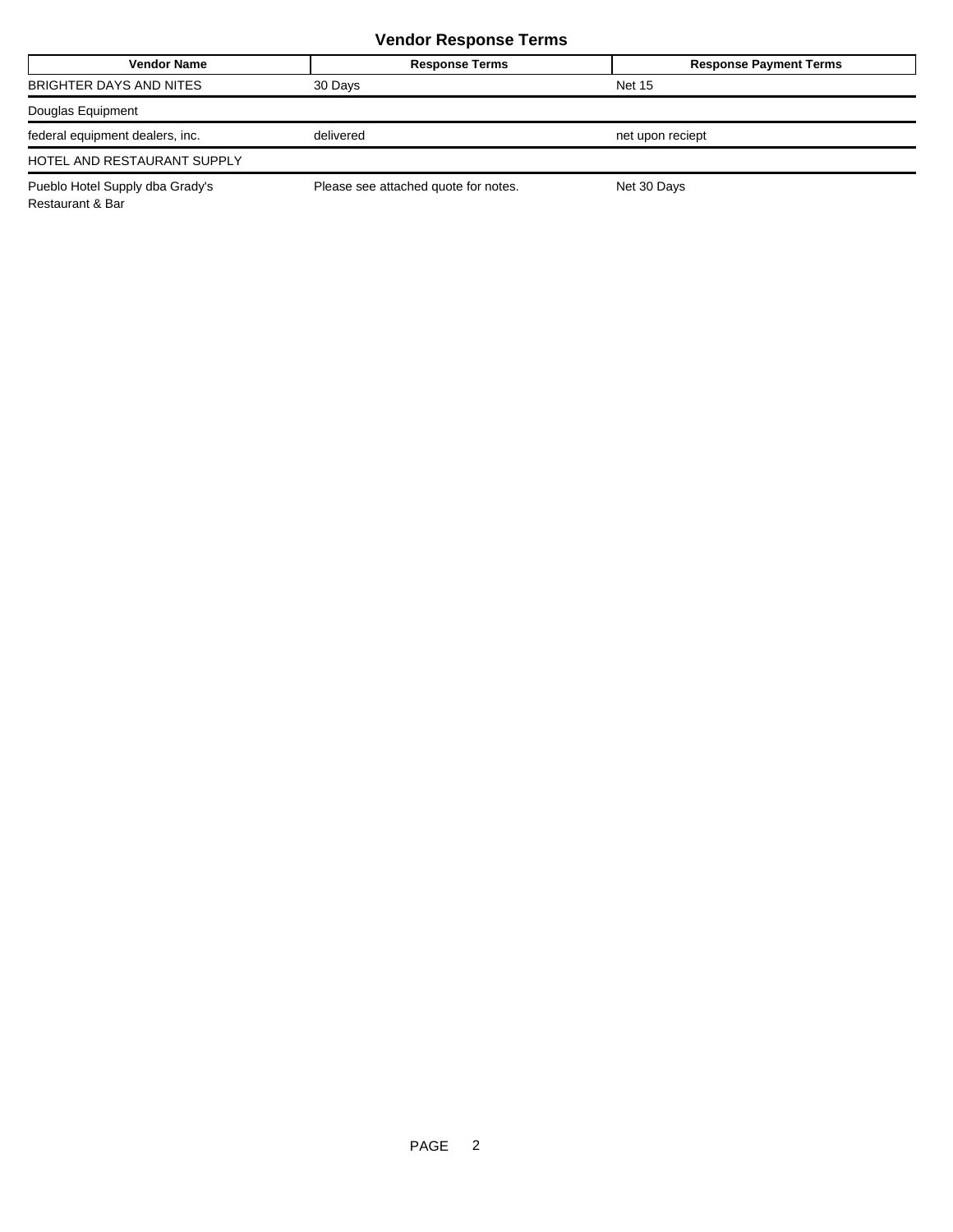| specs for this bid. Delivery locations shall be provided upon receipt of PO. All deliveries within the Memphis, TN area. 1 - Count, |                        |
|-------------------------------------------------------------------------------------------------------------------------------------|------------------------|
| <b>Estimated Quantity - 1</b>                                                                                                       |                        |
| <b>ITEM AWARD NOTES:</b> JC sent email to award to lowest bidder - Hotel & Restaurant Supply                                        |                        |
| <b>VENDOR NAME</b><br><b>ITEM MANUFACTURER &amp; PART NUMBER</b>                                                                    | <b>UNIT PRICE (\$)</b> |
| HOTEL AND RESTAURANT SUPPLY<br>Hoshizaki, Traulsen, Continental                                                                     | 6,135.0000*            |
| <b>VENDOR REFERENCE NUMBER:</b><br>As Per Spec                                                                                      |                        |
| federal equipment dealers, inc.<br>Hosh or approved alternate #FEDG3001                                                             | 6,147.0000             |
| SCS3103<br><b>VENDOR REFERENCE NUMBER:</b>                                                                                          |                        |
| <b>RESPONSE ITEM PAYMENT TERMS:</b><br>net upon invoice                                                                             |                        |
| <b>RESPONSE ITEM NOTES:</b><br>deliveredd                                                                                           |                        |
| Pueblo Hotel Supply dba Grady's Restaurant & Bar<br>Hoshizaki #R3A-FS                                                               | 7,850.0700             |
| <b>VENDOR REFERENCE NUMBER:</b><br>R <sub>3</sub> A-F <sub>S</sub>                                                                  |                        |
| <b>RESPONSE ITEM PAYMENT TERMS:</b><br>Net 30 Days                                                                                  |                        |
| <b>RESPONSE ITEM NOTES:</b><br>Please see attached quote for notes.                                                                 |                        |
| <b>BRIGHTER DAYS AND NITES</b><br>Hoshizaki                                                                                         | 8,085.0000             |
| <b>VENDOR REFERENCE NUMBER:</b><br>HR3AFS                                                                                           |                        |
| <b>RESPONSE ITEM PAYMENT TERMS:</b><br><b>Net 15</b>                                                                                |                        |
| <b>RESPONSE ITEM NOTES:</b><br>Quoting as per spec                                                                                  |                        |
| Douglas Equipment<br>Hoshizaki #R3A-FS                                                                                              | 8,218.2300             |
| <b>VENDOR REFERENCE NUMBER:</b><br>R <sub>3</sub> A-F <sub>S</sub>                                                                  |                        |